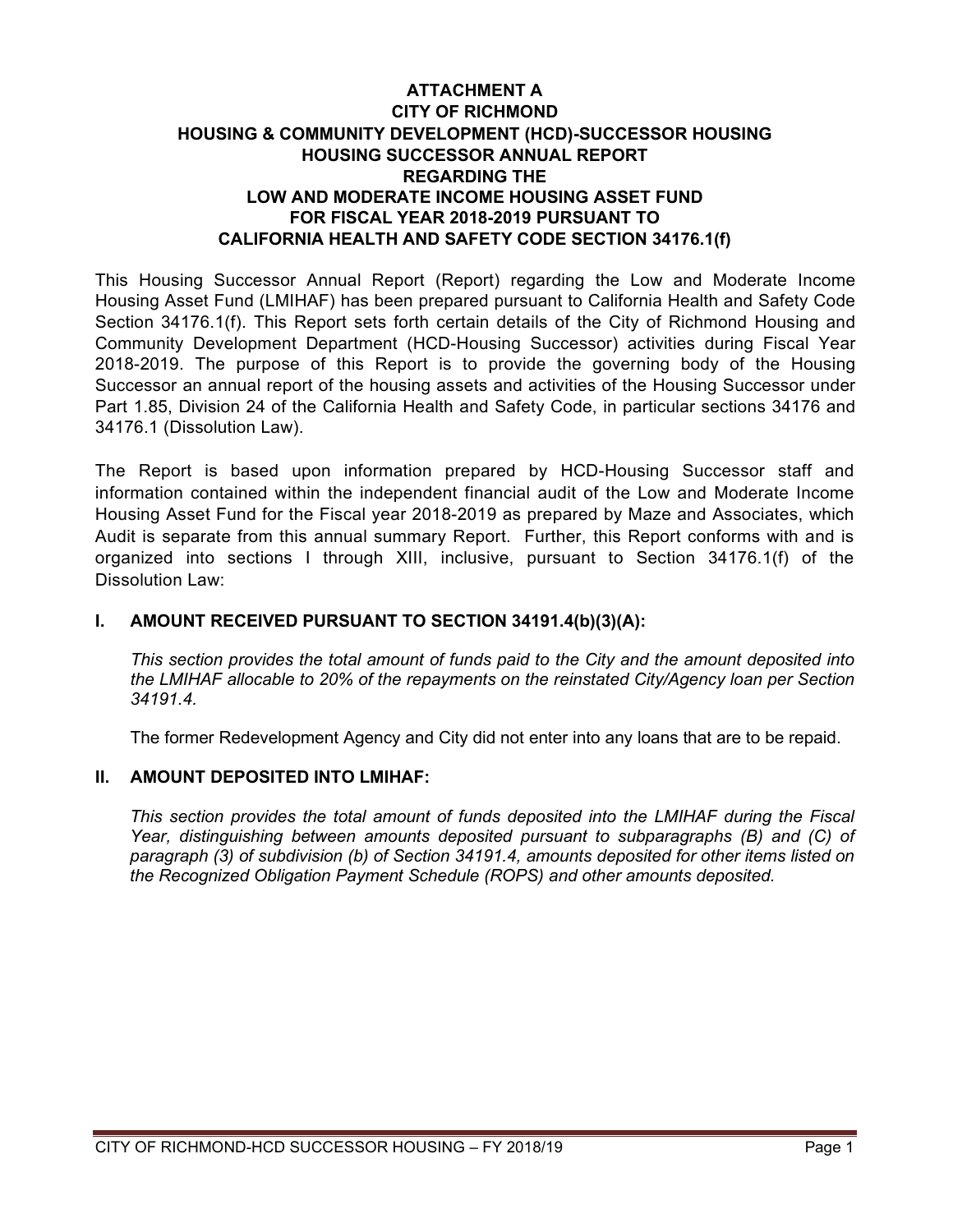| <b>SOURCE</b>                                          | <b>AMOUNT</b> |
|--------------------------------------------------------|---------------|
| <b>Principal Loan Payments</b>                         | \$174,978     |
| <b>Interest on Loan Payments and Residual Receipts</b> | \$288,947     |
| <b>Bond Monitoring/Issuer Administrative Fee</b>       | \$61,411      |
| <b>Loan Processing Fees</b>                            | \$7,285       |
| <b>Interest on Investment</b>                          | \$24,830      |
| <b>Miscellaneous Other Revenues</b>                    | \$0           |
| <b>Total Revenue Deposits</b>                          | \$557,451     |

A total of **\$557,451** was deposited into the LMIHAF during the Fiscal Year. Of the total funds deposited into the LMIHAF, a total of **\$0** was held for items listed on the ROPS.

## **III. ENDING BALANCE OF LMIHAF:**

*This section provides a statement of the balance in the LMIHAF as of the close of the Fiscal Year. Any amounts held for items listed on the ROPS must be distinguished from the other amounts deposited.*

| <b>Previous Balance + Deposits - Expenditures</b> | \$28,803,272 |
|---------------------------------------------------|--------------|
| <b>Net Change in Fund Balance</b>                 | \$454,449    |
| Ending Balance as of 6/30/2018                    | \$29,257,721 |
|                                                   |              |

At the close of the Fiscal Year, the ending balance in the LMIHAF was **\$29,257,721** of which **\$0** is held for items listed on the ROPS.

## **IV. DESCRIPTION OF EXPENDITURES FROM LMIHAF:**

*This section provides a description of the expenditures made from the LMIHAF during the Fiscal Year. The expenditures are to be categorized.*

There was a total of **\$418,832** expended from the LMIHAF categorized as follows:

| <b>DESCRIPTION</b>                                  | FY 2018/19 |
|-----------------------------------------------------|------------|
| <b>Monitoring &amp; Administration Expenditures</b> | \$59,100   |
| <b>Homeless Prevention and Rapid Rehousing</b>      | \$0        |
| <b>Professional Services</b>                        |            |
| <b>Housing Development Expenditures:</b>            |            |
| ♦ Expenditures on Low Income Units                  | \$249,000  |
| ♦ Expenditures on Very-Low Income Units             | \$C        |
| ♦ Expenditures on Extremely-Low Income Units        | \$0        |
| ♦ Low Income Units-Project Implementation           | \$110,732  |
| <b>Total Housing Development Expenditures</b>       | \$359,732  |
| <b>Total LMIHAF Expenditures in the Fiscal Year</b> | \$418,832  |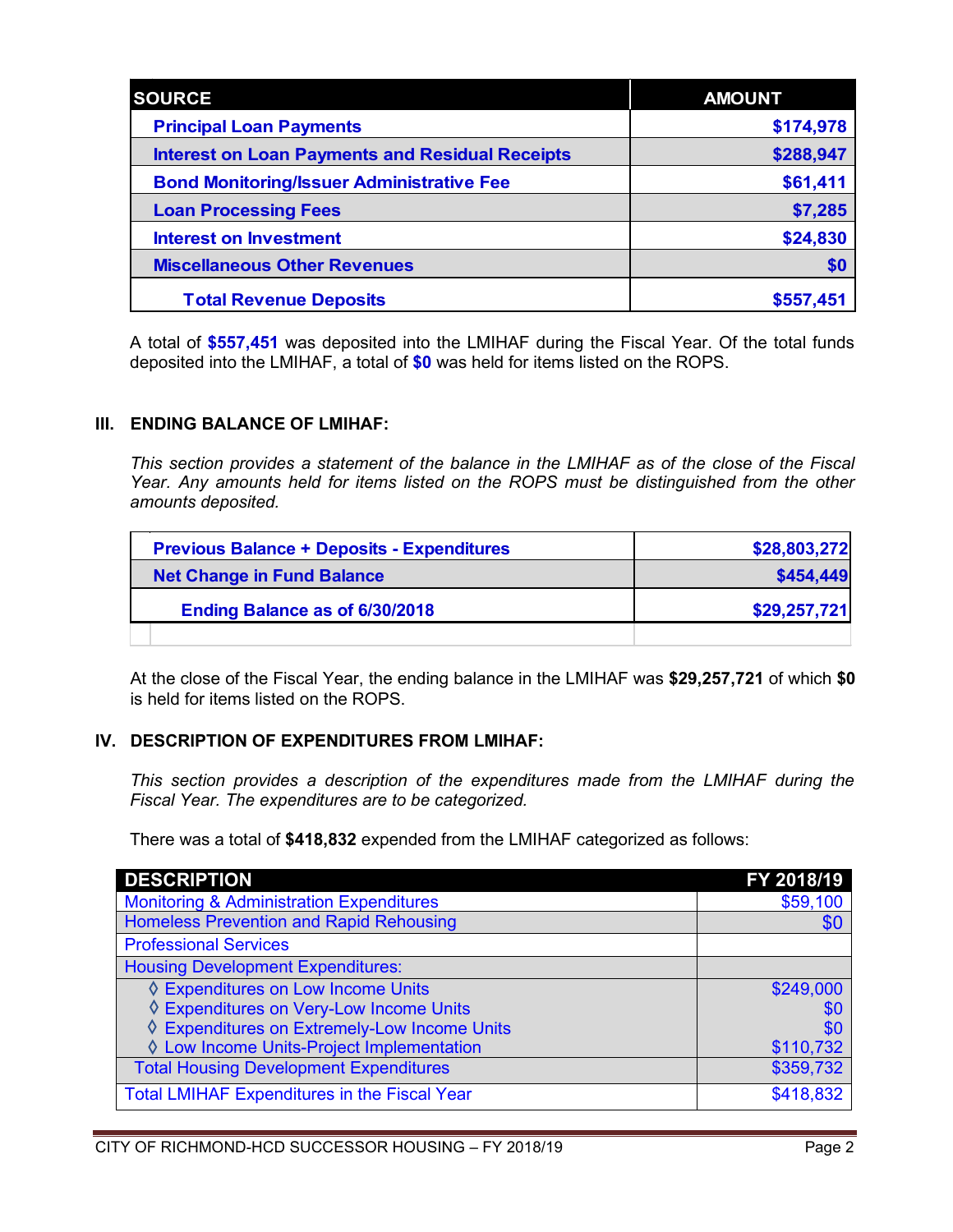The Housing Successor is allowed to spend up to the 5% of the value of the Housing Assets Portfolio (defined and calculated in Section V), which totals **\$27,588.750,** on Monitoring and Administration Expenditures. However, in this case, Housing Successor only spent less than **5%** (approximately **.2%)** of the maximum allowable for Monitoring and Administration due less staffing.

## **V. STATUTORY VALUE OF ASSETS OWNED BY HOUSING SUCCESSOR IN LMIHAF:**

*This section provides the statutory value of real property owned by the Housing Successor, the value of loans and grants receivables, and the sum of these two amounts.*

Under the Dissolution Law and for purposes of this Report, the "statutory value of real property" means the value of properties formerly held by the former redevelopment agency as listed on the housing asset transfer schedule (HATS) approved by the Department of Finance as listed in such schedule under Section  $34176(a)(2)$ , the value of the properties transferred to the Housing Successor pursuant to Section 34181(f), and the purchase price of properties purchased by the Housing Successor. Further, the value of loans and grants receivable is included in this report as assets held in the LMIHAF.

The following provides the statutory value of assets owned by the Housing Successor.

|                                               | FY 2017/18   | FY 2018/19   |
|-----------------------------------------------|--------------|--------------|
| <b>Statutory Value of Real Property</b>       | \$0          | \$0          |
| <b>Value of Loans/Notes Receivable</b>        | \$27,193,856 | \$27,588,750 |
| <b>Loans Receivable from Successor Agency</b> | \$0          | SO.          |
| <b>Total</b>                                  | \$27,193,856 | \$27,588,750 |

## VI. **DESCRIPTION OF TRANSFERS:**

*This section describes transfers, if any, to another housing successor agency made in previous Fiscal Year(s), including whether the funds are unencumbered and the status of projects, if any, for which the transferred LMIHAF will be used. The sole purpose of the transfers must be for the development of transit priority projects, permanent supportive housing, housing for agricultural employees or special needs housing.*

The Housing Successor did not make any LMIHAF transfers to other Housing Successor(s) under Section 34176.1(c) (2) during the Fiscal Year.

## VII. **PROJECT DESCRIPTIONS**:

*This section describes any project for which the Housing Successor receives or holds property tax revenue pursuant to the ROPS and the status of that project.*

The Housing Successor did not receive or hold property tax revenue pursuant to the ROPS.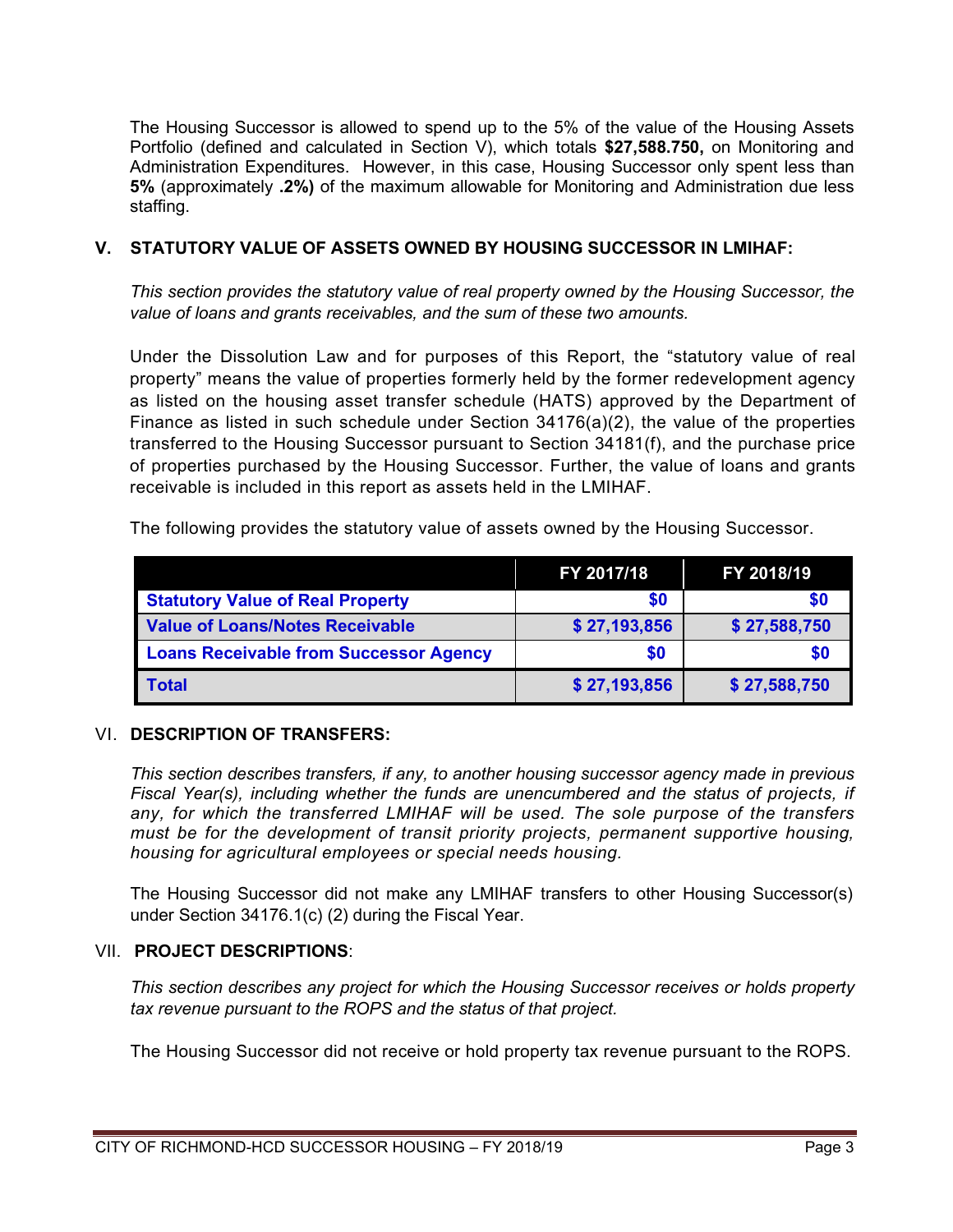## VIII. **STATUS OF COMPLIANCE WITH SECTION 33334.16:**

*This section provides a status update on compliance with Section 33334.16 for interests in real property acquired by the former redevelopment agency prior to February 1, 2012. For interests in real property acquired on or after February 1, 2012, provide a status update on the project.*

Section 34176.1 provides that Section 33334.16 does not apply to interests in real property acquired by the Housing Successor on or after February 1, 2012; however, this report presents a status update on the project related to such real property.

With respect to interests in real property acquired by the former redevelopment agency prior to February 1, 2012, the time periods described in Section 33334.16 shall be deemed to have commenced on the date that the Department of Finance approved the property as a housing asset in the LMIHAF; thus, as to real property acquired by the former redevelopment agency now held by the Housing Successor in the LMIHAF, the Housing Successor must initiate activities consistent with the development of the real property for the purpose for which it was acquired within five years of the date the DOF approved such property as a housing asset. In furtherance thereof, the Housing Successor does not have such real property described in this section.

## IX. **DESCRIPTION OF OUTSTANDING OBLIGATIONS UNDER SECTION 33413:**

*This section describes the outstanding inclusionary and replacement housing obligations, if any, under Section 33413 that remained outstanding prior to dissolution of the former redevelopment agency as of February 1, 2012 along with the Housing Successor's progress in meeting those prior obligations, if any, of the former redevelopment agency and how the Housing Successor's plans to meet unmet obligations, if any.*

The Housing Successor does not have any obligation to fulfill under Section 33413.

## X. **INCOME TEST:**

*This section provides the information required by Section 34176.1(a)(3)(B), or a description of expenditures by income restriction for five-year period, with the time period beginning January 1, 2014 and whether the statutory thresholds have been met. However, reporting of the Income Test is not required until 2019.*

Section 34176.1(a)(3)(B) requires that the Housing Successor must require at least 30% of the LMIHAF to be expended for development of rental housing affordable to and occupied by households earning 30% or less of the AMI. If the Housing Successor fails to comply with the Extremely-Low Income requirement in any five-year report, then the Housing Successor must ensure that at least 50% of the funds remaining in the LMIHAF be expended in each fiscal year following the latest fiscal year following the report on households earning 30% or less of the AMI until the Housing Successor demonstrates compliance with the Extremely-Low Income requirement. This information is now required to be reported for FY 2019 for the 2014 – 2019 period.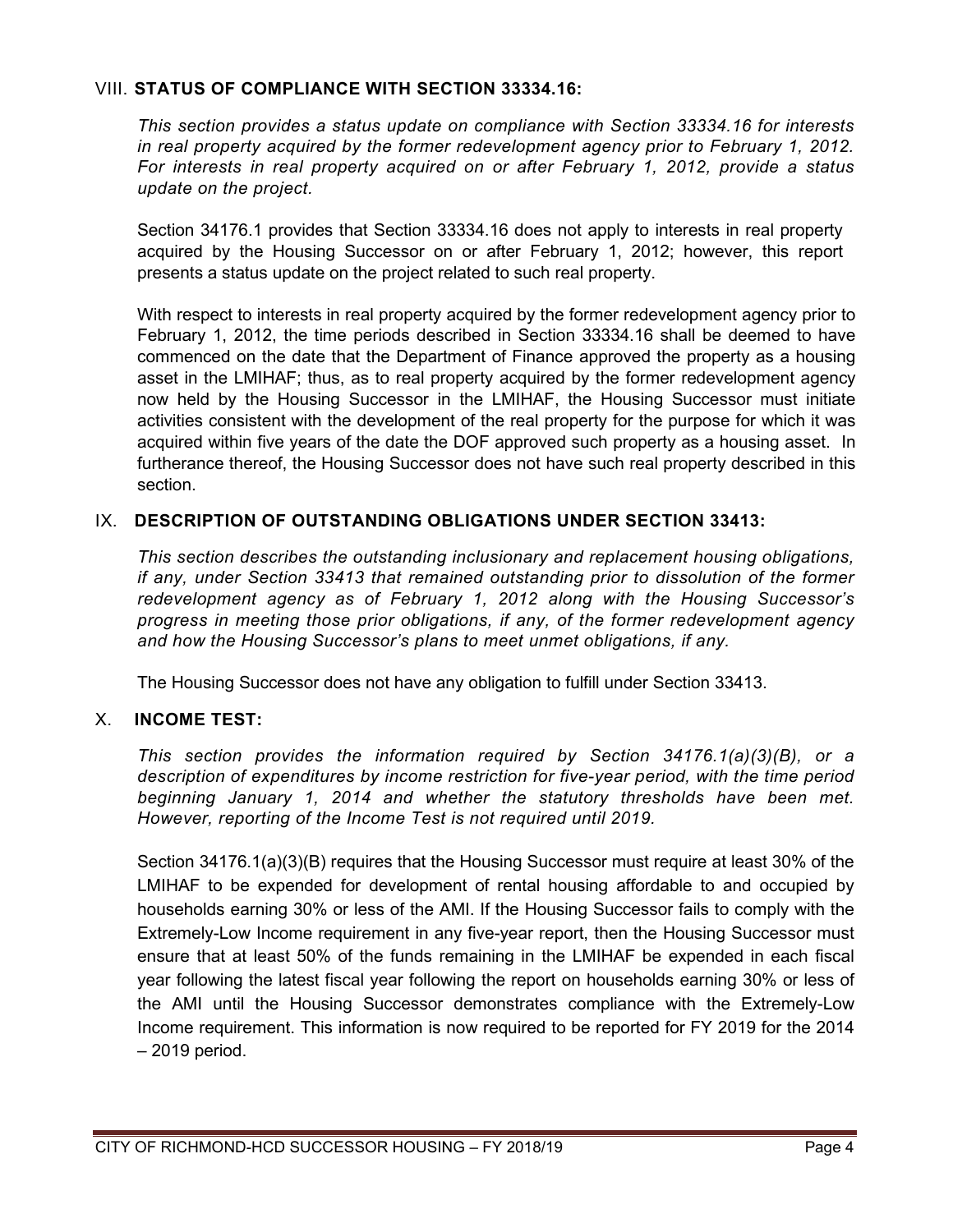For informational purposes, the following provides the Housing Successor's Extremely-Low Income requirement Test as of 2014-2019.

| <b>Extremely-Low Income Expenditure Test</b>                                     | 2014-2019   |
|----------------------------------------------------------------------------------|-------------|
| <b>LMIHAF on Rental Assistance Demonstration Program-extremely-low household</b> | \$1,100,000 |
| <b>LMIHAF on Senior Rental Housing Units for Extremely-Low Income households</b> | \$1,045,586 |
| LMIHAF on Rehabilitation of Senior Housing - Extremely-Low Income household      | \$801,444   |
| <b>Total LMIHAF (Five-Year Total)</b>                                            | \$2,947,030 |
| <b>Extremely-Low Income Test</b>                                                 | 70%         |

## XI. **SENIOR HOUSING TEST:**

*This section provides the percentage of units of deed-restricted rental housing restricted to seniors and assisted individually or jointly by the Housing Successor, its former Redevelopment Agency, and its host jurisdiction within the previous 10 years in relation to the aggregate number of units of deed-restricted rental housing assisted individually or jointly by the Housing Successor, its former Redevelopment Agency and its host jurisdiction within the same time period. For this Report, the ten-year period reviewed is July 1, 2008 to June 30, 2019.*

No deed-restricted Senior Housing Units were assisted by the former redevelopment agency, the City of Richmond - Housing Successor within the last ten years.

## XII. **EXCESS SURPLUS TEST:**

*This section provides the amount of excess surplus in the LMIHAF, if any, and the length of time that the Housing Successor has had excess surplus, and the Housing Successor's plan for eliminating the excess surplus.*

Excess Surplus is defined in Health and Safety Code Section 34176.1(d) as an unencumbered amount in the LMIHAF account that exceeds the greater of one million dollars (\$1,000,000) or the aggregate amount deposited into the account during the Housing Successor's preceding four Fiscal Years, whichever is greater.

| <b>Preceding Four Fiscal Years</b> |               |               |               | Reporting<br>Year |              |
|------------------------------------|---------------|---------------|---------------|-------------------|--------------|
|                                    | FY 2014/15    | FY 2015/16    | FY 2016/17    | FY 2017/18        | FY 2018/19   |
| <b>Beginning Balance</b>           | \$18,698,445  | \$22,726,228  | \$23,337,446  | \$28,164,627      | \$28,664,653 |
| (Less) Unavailable Amounts         | \$21,574,704  | \$22,950,187  | \$25,884,620  | \$27,193,856      | \$27,588,750 |
| <b>Total Available Balance</b>     | (\$2,876,259) | (\$223,959)   | (\$2,547,174) | \$970,771         | \$1,075,903  |
| <b>Add: Deposits</b>               | \$608,043     | \$338,178     | \$2,140,001   | \$554,517         | \$557,451    |
| (Less) Expenditures                | \$51,144      | \$1,132,298   | \$403,763     | \$1,201,792       | \$418,832    |
| (Less) Net Encumbrances            | \$0           | \$0           | \$0           | \$0               | \$0          |
| <b>Unencumbered Balance</b>        |               |               |               |                   |              |
| <b>Year End</b>                    | (\$2,319,360) | (\$1,018,079) | (\$810,936)   | \$323,497         | \$1,214,522  |

The following table displays the Excess Surplus test: